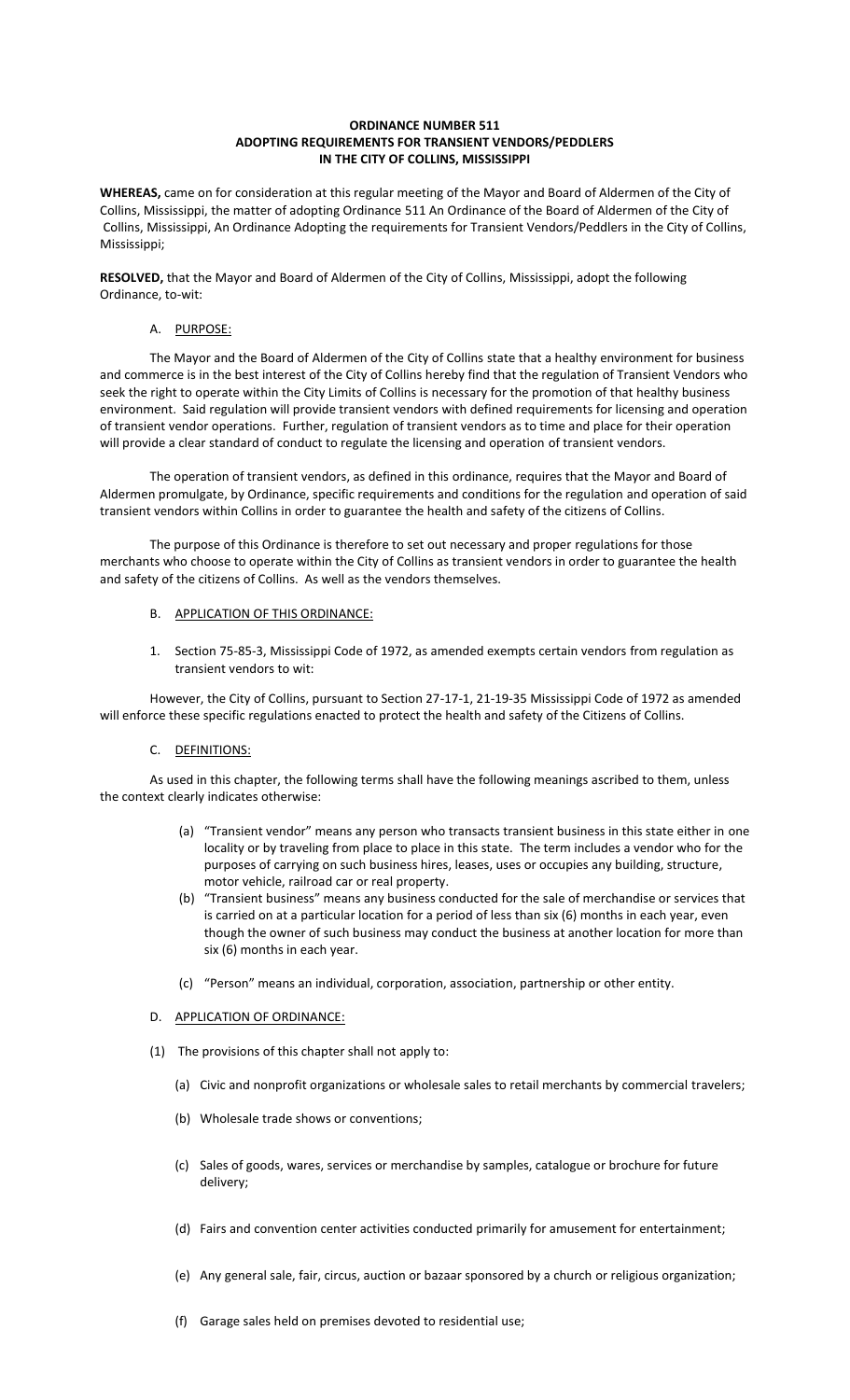- (g) Sales or repairs of crafts or sales or repairs of items made by hand by the person making the crafts or items;
- (h) Duly licensed flea markets operating from a fixed location;
- (i) Sales of agricultural, dairy, poultry, seafood or forest management products or services related to forest management or silvicultural activities, nursery products, foliage plants or ornamental trees, except such products or services sold at retail and not grown or produced within the state.
- (2) Any transient vendor or transient business otherwise exempt from the provisions of this article shall submit a registration application to the city clerk prior to transacting any business within the city. There shall be no fee for the registration application.
- (3) A transient vendor not otherwise exempted from this chapter is not exempted from this chapter because of a temporary association with a local dealer, auctioneer, trader, contractor or merchant, or by conducting the transient business in connection with or in the name of any local dealer, auctioneer, trader, contractor or merchant.

### E. LICENSE:

- 1. A transient vendor who desires to transact business in Collins shall apply for and obtain a license to transact business. A license issued by a municipality authorizes a transient vendor to transact business within the municipality. The license application shall also be filed with the city tax collector and must include:
	- (a) The name and permanent address of the transient vendor making the application;
	- (b) A statement describing the kind of business to be conducted, the length of time for which the applicant desires to transact the business, and the proposed location of the business;
	- (c) The name and permanent address of the applicant's registered agent of office; and
	- (d) Proof that the applicant has acquired all other required city, county and state permits and licenses. Such proof shall include a Mississippi sales tax number and, if the transient vendor desires to transact business in a municipality, such number shall include such municipality's sales tax diversion code.
- 2. Any Transient Vendor or Transient Business otherwise exempt from the provision of their article shall submit a registration application to the City Clerk prior to transacting any business within the city. There shall be No Fee for the registration application.
- 3. If the applicant is an association or corporation, the applicant must also include the names and addresses of the members of the association or the officers of the corporation. If the applicant is a corporation, the application must state the date of incorporation and the state in which it was incorporated. If the applicant is a corporation organized under the laws of another state, the applicant must state the date on which the corporation qualified to transient business as a foreign corporation in this state.
- 4. Transient Vendors will be allowed to establish their business in commercial zones pursuant to the regulation as set out in this ordinance. Transient Vendors will not be allowed to operate within the Central Business District of the City of Collins. (Exhibit A) The Mayor and Board of Aldermen may allow, with specific permitting and regulation, major civic events to be conducted inside the Central Business District, provided the Civic Club, Chamber of Commerce or group specifically seek and secure approval of the Mayor and Board of Aldermen.
- 5. Registered Agent:
- (a) Each applicant for a transient vendor license shall designate a registered agent on the license application. The registered agent must be a resident of the municipality for which the license is sought and shall be the agent on whom any process, notice or demand required or permitted by law to be served on the licensee may be served. The registered agent agrees in writing to act as the agent. The license applicant shall file a copy of the agreement with the license application.
- (b) The city tax collector shall maintain an alphabetical list of all transient vendors in the municipality, as the case may be, and the names and addresses of their registered agents.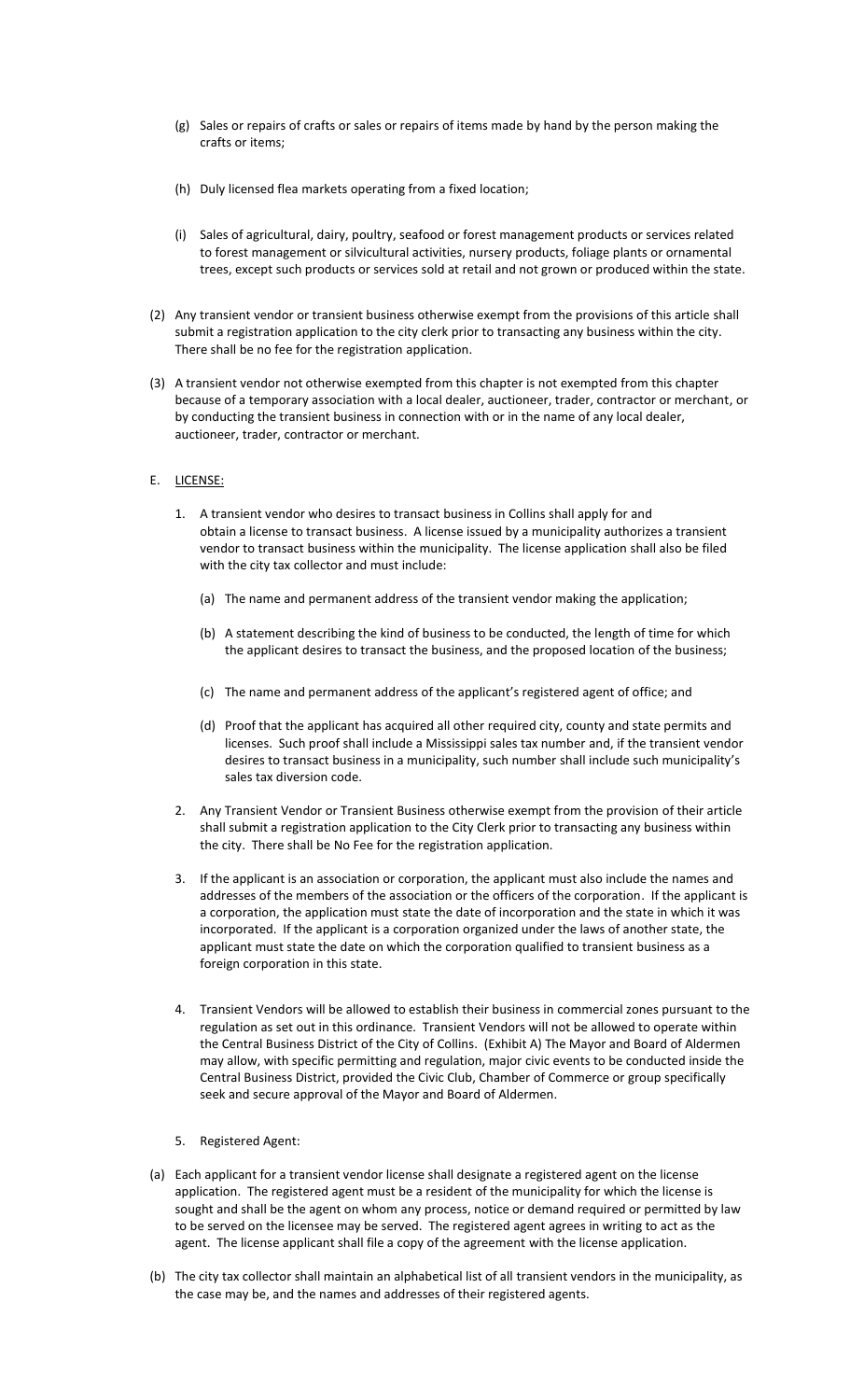- (c) If a transient vendor who does business in Collins fails to have or to maintain a registered agent in that municipality or if the designated registered agent cannot be found at the stated permanent address, the city tax collector is the agent of the transient vendor for service of process, notices, or demands. Service on the tax collector is made by delivering to his office duplicate copies of the process, he shall immediately forward one (1) copy by registered or certified mail to the permanent address of the transient vendor.
- (d) This section does not limit or otherwise affect the right of any person to serve a process, notice or demand in any other manner authorized by law.

## F. REGULATION FOR TRANSIENT VENDOR OPERATION:

- 1. Zoning: Transient Vendors are allowed in commercial zones. The zoning district must be compatible with the type of business.
- 2. Setbacks: The Transient Vendor Business shall meet the setback requirements for the zoning district in which it is to be located.
- 3. Signs: NO free-standing sign shall be allowed
- 4. Toilet Facilities: If the applicant intends to use the facilities of another building on the premises, written consent from the building owner must accompany the application.
- 5. Transient vendors must have their own source of electricity, either by generator or a similar device, and transient vendor may not use extension cords to connect to other external or adjacent sources for their electricity.
- 6. Other Regulatory Agencies: The business must comply with Health Department and all other, state, and federal regulations. Must obtain permits and licenses as required by law.
- 7. Liability Insurance: Verification that the property owner's liability insurance will cover any incident resulting from the location of, or operation of the Transient Vendor operation must be submitted in writing with the application.
- 8. Lease Agreement: A written lease agreement with the property owner must be submitted with the application. The lease must specify the expiration date of the agreement.
- 9. Transient vendors may conduct sales of any of their products or services during the hours of 8:00 a. m. to 5:00 p. m., Monday through Saturday. Transient vendors are not allowed to make any sales of any products or services on Sundays, not during any hours not set forth herein.
- 10. Transient vendors are prohibited from selling their products or services on any public right-ofway of the city, state, or county.
- 11. Transient vendors are prohibited from selling their products or services on any property without having first obtained written permission from the owner or legal occupant of the premises upon which sales of products or services may be offered.
- 12. Transient vendors shall not conduct sales of any of their products or services from property located adjacent to any state or federal highway traversing the city.
- 13. Requirements for transient automobile dealers: Transient automobile dealers which operate within the city limits of the City of Collins are governed by and limited to the following:
	- (1) Any tent placed on subject property shall be limited to 400 square feet;
	- (2) The total number of automobiles permitted on any such lot shall be limited to 20, and
	- (3) There shall not be on the premises any camper, RV, or any other type of apparatus which contains sleeping quarters.
	- (4) All sales personnel engaged in showing the automobile, negotiating sales or executing documents must be licensed according to the Mississippi Motor Vehicle Registration and subject to being bonded.
- 14. Certification for food sales: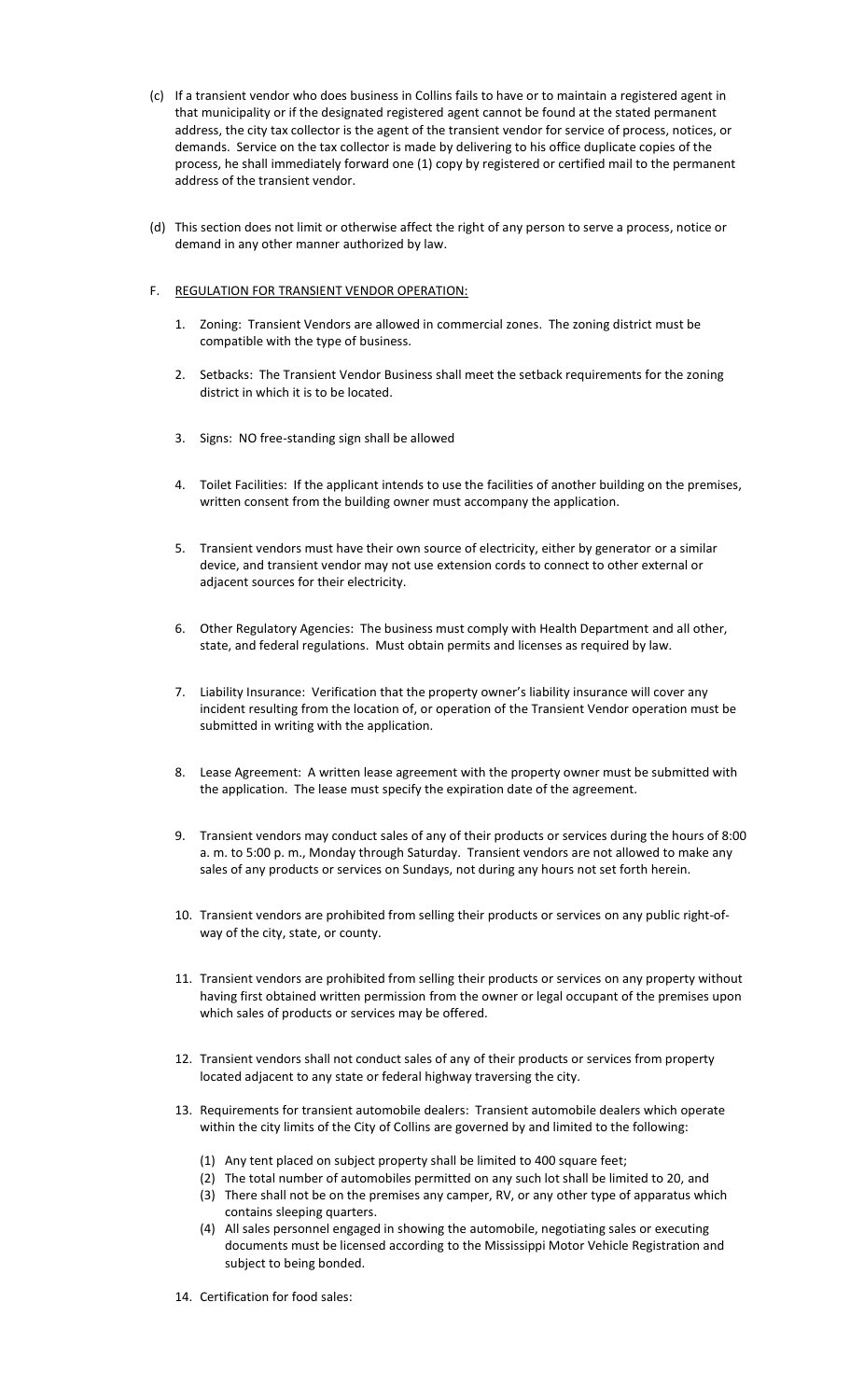Transient vendors/businesses that prepare or process food in anyway shall furnish the city with a certificate from the health department showing that all applicable requirements have been met.

Licensing:

15. Separation of premises:

Transient businesses shall be located on a separate parcel of an existing business, except when acting in a temporary nature for a special event.

Fee's:

16. Applicants for a transient vendor's license shall pay a fee to the City with their application, in the sum of \$250.00. The fee shall be deposited into the general fund. A transient vendor may renew their license one time if requested before their license expires at \$25.00.

Prior Convictions:

17. Transient vendors/peddlers or transient business, or their duly authorized representatives, who have been previously convicted of a felony are hereby prohibited from obtaining a license due to the threat of public safety and welfare.

Bond:

- 18. Transient vendors shall execute and post a cash bond or surety bond in favor of the City, issued by a corporate surety authorized to do business in the State of Mississippi, in the sum of \$2,000 or 5% of the wholesale value of any merchandise or service to be offered for sale by the applicant, as authorized by Section 75-85-13 of the Mississippi Code of 1972, as amended, such bond to be conditioned as set forth therein.
- 19. The transient vendor or transient business shall maintain the bond during the period that the vendor conducts business in Collins for a period of one (1) year after the termination of the business. After the transient vendor furnishes satisfactory proof to the county tax collector or municipal tax collector, as the case may be, that the vendor has satisfied all claims of purchasers of merchandise from or services offered by the vendor and that all sales taxes and other applicable taxes have been paid, the bond shall be released.
- 20. Sales on rights-of-way prohibited: Transient vendors/businesses are prohibited from selling their products or services on any public right-of-way of the city, state or county.
- 21. Prior to offering any merchandise or services for sale, transient vendors must report to the City Clerk of the City of Collins and obtain written approval in order to ensure that the terms and provisions of the Mississippi Code and City of Collins Code of Ordinances regulating transient vendors and this ordinance have been met.
- 22. Report by hotel keeper:

The owner, proprietor or manager of any hotel, motel, rooming house, or other place of public accommodation shall report, within six (6) hours after renting, to the tax collector the name of any person who has rented a room or other space for the sale and display of merchandise of a transient merchant, giving the location:

23. Penalty for Violation:

Any person who knowingly or intentionally operates a transient business without a valid license as set forth in this article, or who knowingly or intentionally advertises, offers for sale or sells any merchandise or services in violation of this ordinance shall, upon conviction, be guilty of a misdemeanor and, upon conviction, shall be fined not more than \$1,000 and/or be imprisoned in the county jail for not more than 30 days. Such person may be proceeded against by suit, and the city clerk may seize and sell any property of the person liable for the tax and penalty in the same manner as property of taxpayer's delinquent for the payment of ad valorem taxes due on personal property may be distrained and sold.

This Ordinance shall take effect and be in force as provided by law.

The City Clerk shall cause the ordinance to be published in a local newspaper with a general circulation.